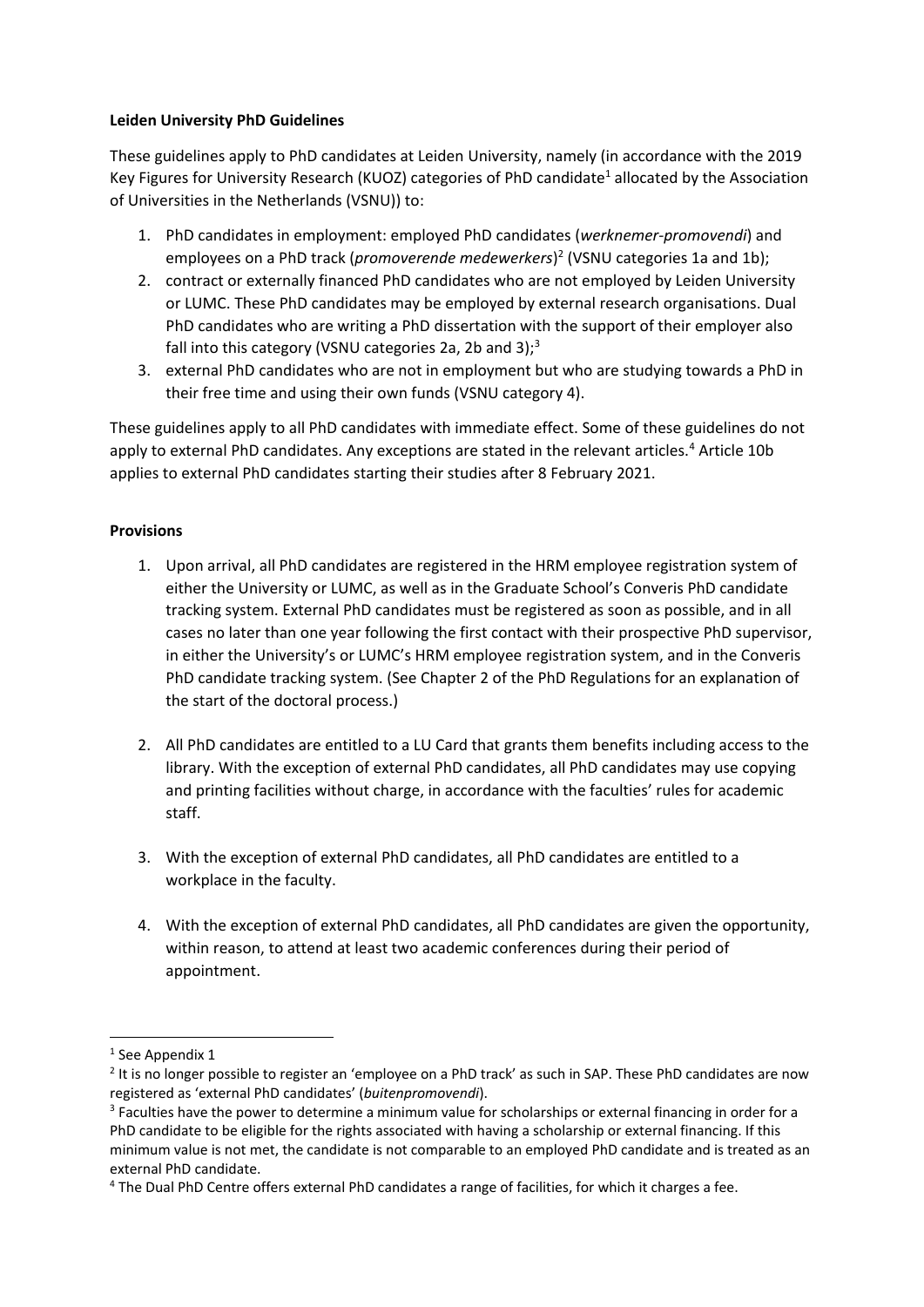5. Faculties must clearly inform prospective PhD candidates about the available facilities (including courses, research costs, etc.) when offering them a place in a Graduate School.

## **Training, supervision and preparation for entering the labour market**

- 6. A training and supervision plan must be drawn up for every PhD candidate at the start of the doctoral process. Employed PhD candidates, contract PhD candidates and externally financed PhD candidates must draw up these plans within three months following the formal start date of the PhD programme (*aanstellingsdatum*, 'appointment date'). External PhD candidates must do this within a maximum of six months following admission to the Graduate School. (See Chapter 2 of the PhD Regulations for an explanation of the start of the doctoral process.)
- 7. In addition to the first supervisor, each candidate has at least one other supervisor or cosupervisor. The training and supervision plan records the distribution of responsibilities between the various supervisors.
- 8. Each PhD candidate in employment has an annual performance and development review. Each PhD candidate has an annual review or monitoring meeting (in the case of external PhD candidates, this review will take place every two years) with one or two impartial staff members. The quality of the supervision will form an important part of this review.
- 9. At the end of the period set out in the training and supervision plan, a 'go/no go' decision will be made and recorded in writing for each doctoral process. In the case of employed PhD candidates, contract PhD candidates and externally financed PhD candidates, this decision will be made at the end of the first year.

For external PhD candidates, the decision will be made no earlier than one year and no later than two years after their start date.

- 10. Training plan.
	- a. With the exception of external PhD candidates, all PhD candidates must follow a training plan that is established at the start of the doctoral process. The plan encompasses the entire doctoral process and consists of at least:
		- i. 140 hours of academic training activities (scientific integrity, training in the candidate's specialism, conference attendance, etc.)
		- ii. 140 hours of training activities focusing on transferable skills (such as giving presentations, academic English, time management, career orientation, entrepreneurship).
	- b. External PhD candidates must at least take the 'scientific integrity' course. In addition, in consultation with the prospective supervisor, it must be established which courses external PhD candidates need to take in order to be able to properly carry out their PhD research. As the institute or faculty has to pay for these courses, the course proposal must be submitted to the Scientific Director or the dean before the start of the doctoral process. If the proposal is not approved by the Scientific Director or dean, the proposed doctoral process will not go ahead.
	- c. The dean may, on behalf of the Doctorate Board and upon receipt of a reasoned request to that effect, grant an exemption in relation to specific components of this requirement.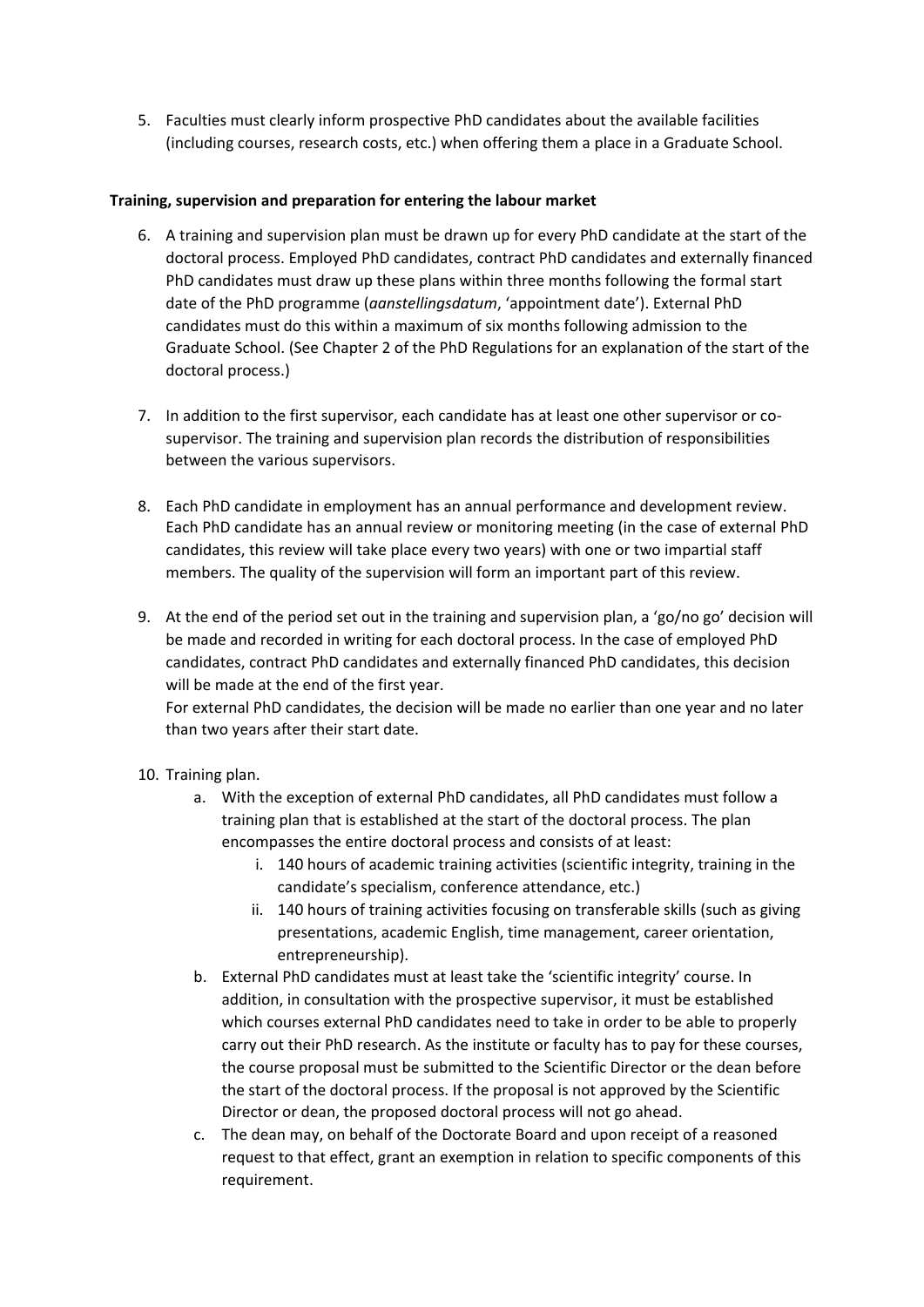- 11. Staff members who are supervising PhD candidates for the first time (as supervisor, cosupervisor or day-to-day supervisor) must take a relevant course.
- 12. Each institute or faculty organises periodic events for its own PhD candidates to explore their prospects on the labour market. Multiple institutes and/or faculties may also organise such events jointly.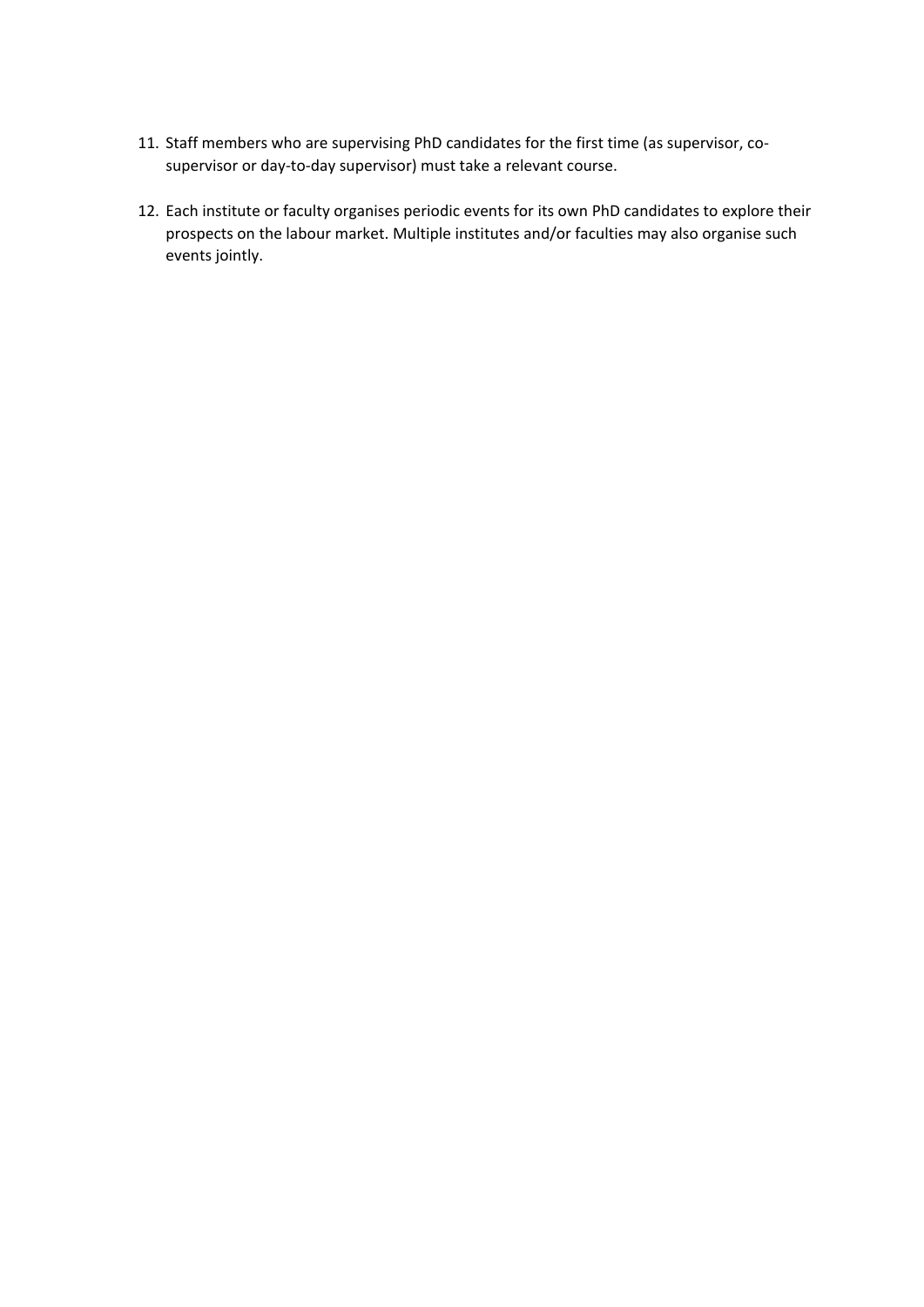## **Appendix 1: Categories of PhD candidates**

There are many different ways to obtain a PhD. Universities and UMCs recognise four categories. Universities can use the category definitions to register the PhD candidates correctly and to provide good-quality information. A flow chart is available to help register PhD candidates in the correct categories.

The distinction has been refined to remove confusion about the terms 'self-funded PhD candidate' (*contractpromovendus*) and 'external PhD candidate' (*buitenpromovendus*) and about how to categorise PhD candidates who are employed by a university or UMC but who are not allocated any money or time to work on their dissertation. This categorisation clarifies the terms used and distinguishes between categories based on the sources of financing used by the candidates themselves. This distinction will not yield the correct definition in every case, but it does determine to a great extent whether a candidate is more or less clearly defined for the university or the UMC.

Finally, the statistics are always based on a candidate's primary category (the first registration), regardless of any other status gained later. Employed PhD candidates retain that categorisation, even if they spend a period of time working on their dissertations without being employed by the university or the UMC; PhD candidates who receive no money or resources from the university or the UMC will remain in that category, even if resources are temporarily made available to enable them to do research at the university or UMC.

### Category 1: PhD candidate in employment

#### **1a Employed PhD candidates**

An employee who has an employment contract and an appointment focused on a doctoral track at his or her own university or UMC.

Indicators:

- a. Agreement to work towards a doctoral defence (access to Graduate School, training and supervision plan, research plan, supervisors appointed).
- b. Staff number and salary from university or UMC > 0.

c. The first university job classification system (UFO) code is that of PhD candidate, or the UMC equivalent.

This group also includes all candidates who had this employment contract at any time before the doctoral defence, even if the contract ended before the doctoral defence took place.

# **1b Employee on a PhD track**

An employee who has an employment contract and an appointment focused on a doctoral process at his or her own university or UMC. Indicators:

- a. Agreement to work towards a doctoral defence (access to Graduate School, training and supervision plan, PhD plan, supervisor appointed).
- b. Staff number and salary from university or UMC > 0.
- c. The first UFO code is NOT that of PhD candidate or the UMC equivalent.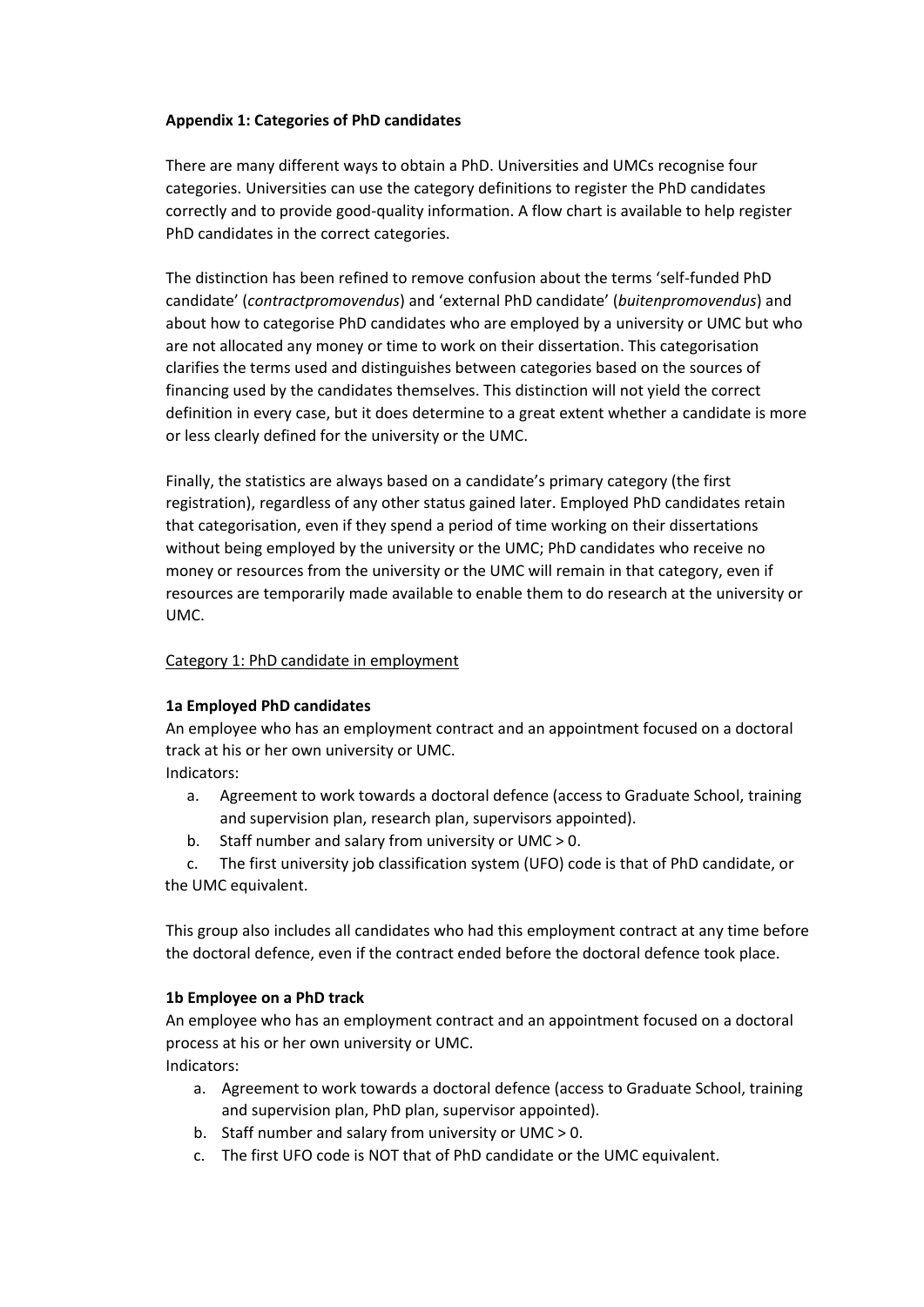These PhD candidates receive funding and/or time to obtain a PhD from the university/UMC. This group also encompasses medical specialists whose UMC has exempted them from some of their regular duties. An employee who is on a PhD track, is financing his or her doctorate privately and does not have a time allocation from the university or UMC falls into category 4.

There may be a second UFO code with the 'PhD candidate' designation for the same appointment. It is also possible for the same person to have two employment relationships, one of which is as an employed PhD candidate.

The algorithm used by the VSNU to determine the primary employment relationship is as follows:

- a. The most significant employment relationship takes precedence.
- b. Where two employment relationships have the same scope, a permanent appointment takes precedence over a temporary appointment.
- c. Where employment contracts are the same, the higher salary scale takes precedence over the lower.
- d. Where salary scales are equal, the numerically lower UFO position takes precedence over the other UFO position.
- e. If the above fails to produce a satisfactory outcome, the employment relationship which appears first in the WOPI list takes precedence; this is the relationship with the earliest start date.

Categories 2, 3 and 4: PhD candidate NOT in employment

# **2 Contract PhD candidate**

A person who does not have an employment contract with the university where the doctorate is to be completed, but who has the primary aim of obtaining a PhD and receives resources to that end from a scholarship funding body.

Indicators:

- a. Agreement to work towards a doctoral defence (access to Graduate School, training and supervision plan, PhD plan, supervisor appointed).
- b. No salary from university or UMC (or only a supplement to the scholarship).
- c. Doctoral funding made available by scholarship funding body.

2a Contract PhD candidate: own university or UMC. Scholarship granted by the candidate's own university or UMC (this includes PhD candidates in the 'doctorate teaching' (*promotieonderwijs*) experiment).

2b Contract PhD candidate: other/external scholarship provider. Scholarship granted by an organisation other than the university referred to under 2a, such as: NUFFIC, European Union, university outside the Netherlands, grant-awarding organisations and foundations (Fullbright, banks). The scholarship may be supplemented by the candidate's own university or UMC.

# **3 PhD candidate with external financing**